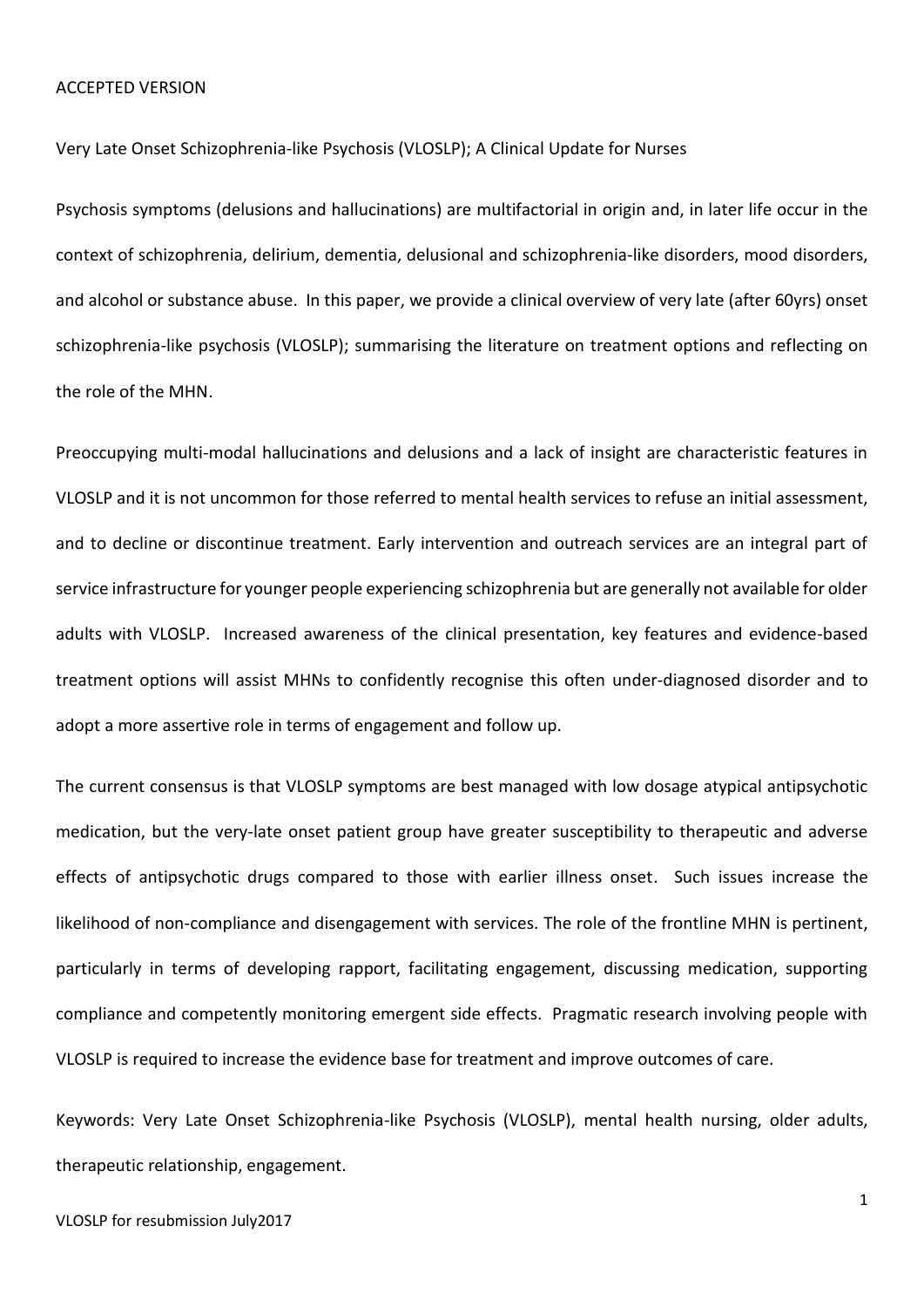It has long been acknowledged that psychotic illness can lead to alienation, discrimination and isolation (Burke & Shome 1998), and that older people with psychosis represent one of the most disenfranchised groups in relation to health care (Mitford et al 2010). In the Older Adult mental health setting nurses encounter two main groups with a schizophrenia diagnosis – people with early-onset schizophrenia (EOS) who have grown old and those who experience the onset of psychosis in later life, either as a late-onset (over 40 years) schizophrenia (LOS, or a very late-onset (after 60 years) schizophrenia-like psychosis (VLOSLP).

Older people with schizophrenia have been somewhat neglected historically by the scientific research community (Folsom 2006, Cohen et al 2008,) and there is a significant gap between the high prevalence of psychotic disorders in the elderly and the availability of evidenced-based treatments (Reinhardt &Cohen 2015). This leaves health care systems ill prepared to deal with the predicted substantial growth in the older population (Cohen, Meesters & Zhao 2015).

Drawing on the published literature and on the authors' clinical and research experience, the paper reflects on VLOSLP from a person-centered, biopsychopharmosocial mental nursing perspective (Clarke and Clarke 2014); describing clinical presentation and treatment interventions. A search of PubMed and CINAHL using 'very late -onset schizophrenia –like psychosis' and a range of related terms combined with '(mental health/psychiatric) nursing revealed very little attention specifically relating to mental health nursing care of this patient group, although information is available in relation to generically supporting older people experiencing psychosis and /or schizophrenia.

2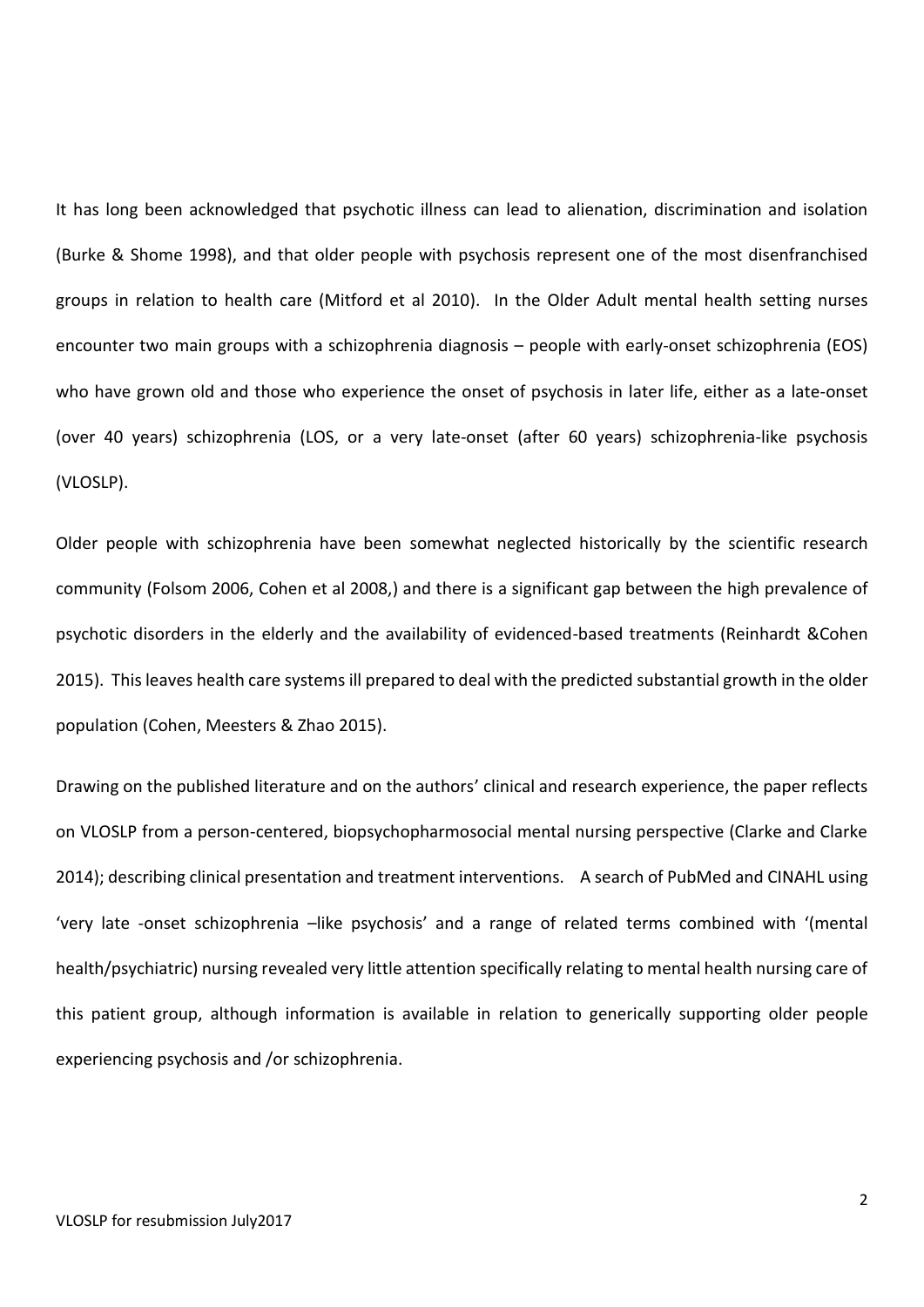Diagnostic issues.

VLOSLP is described as 'schizophrenia-like' as it typically presents with positive symptoms (prominent delusions and multimodal hallucinations), in the absence of formal thought disorder and negative symptoms that are typically seen in EOS, but with greater sensory disturbance (Howard et al, 2000; Kohler et al, 2007). In contrast to EOS, VLOSLP occurs more commonly in women (after adjusting for gender differences in mortality), and is less associated with familial occurrences, or childhood trauma (Reeves & Brister 2008). Those with VLOSLP typically describe distressing delusional beliefs and hallucinations, often of a persecutory nature, which have a profound impact on the person's daily life and wellbeing. Also characteristic of VLOSLP are 'partition' delusions which involves belief that structures which normally act as barriers to movement, sight and sound (for example 'walls, floors, ceilings, and doors')(Howard et al, 1992) become permeable, allowing a person to be observed, harmed, stolen from and even sexually assaulted.

The exact onset of VLOSLP can be hard to establish. Zarit and Zarit (2012) suggest a two-stage process, characterised by initial suspicion, irritability and ideas of reference, which then erupts into more dramatic visual and auditory hallucinations and delusional interpretation of life events. Cross-sectional studies have found that social isolation (Island et al 1994, Almeida et al 1995, Hasset 1999) and sensory deficits are common (Hassett 1997, Eissa et al 2013) in VLOSLP, although no direct causal link has been established, and it is equally possible that the tendency to isolate oneself or failure to acknowledge or correct sensory deficits are part of a prodromal phase. The aetiological contribution of 'neurodegeneration' or 'organic' factors to VLOSLP remains unclear (Barak et al 2002, Brodaty et al 2003, Palmer et al 2001, Jones et al 2005), and increased first service contact rates in older adults from ethnic minority groups, suggests that psychosocial stressors may be equally important (Reeves et al, 2001; Mitter 2005). Historically the nosology of late-onset and very late-onset schizophrenia like psychosis (VLOSLP) has been contentious (Sharma et al 2014). The long history of differing opinions about age of onset, confusion about diagnostic criteria and challenges of differential diagnosis have resulted in varied and often conflicting findings (Pearman & Batra 2015).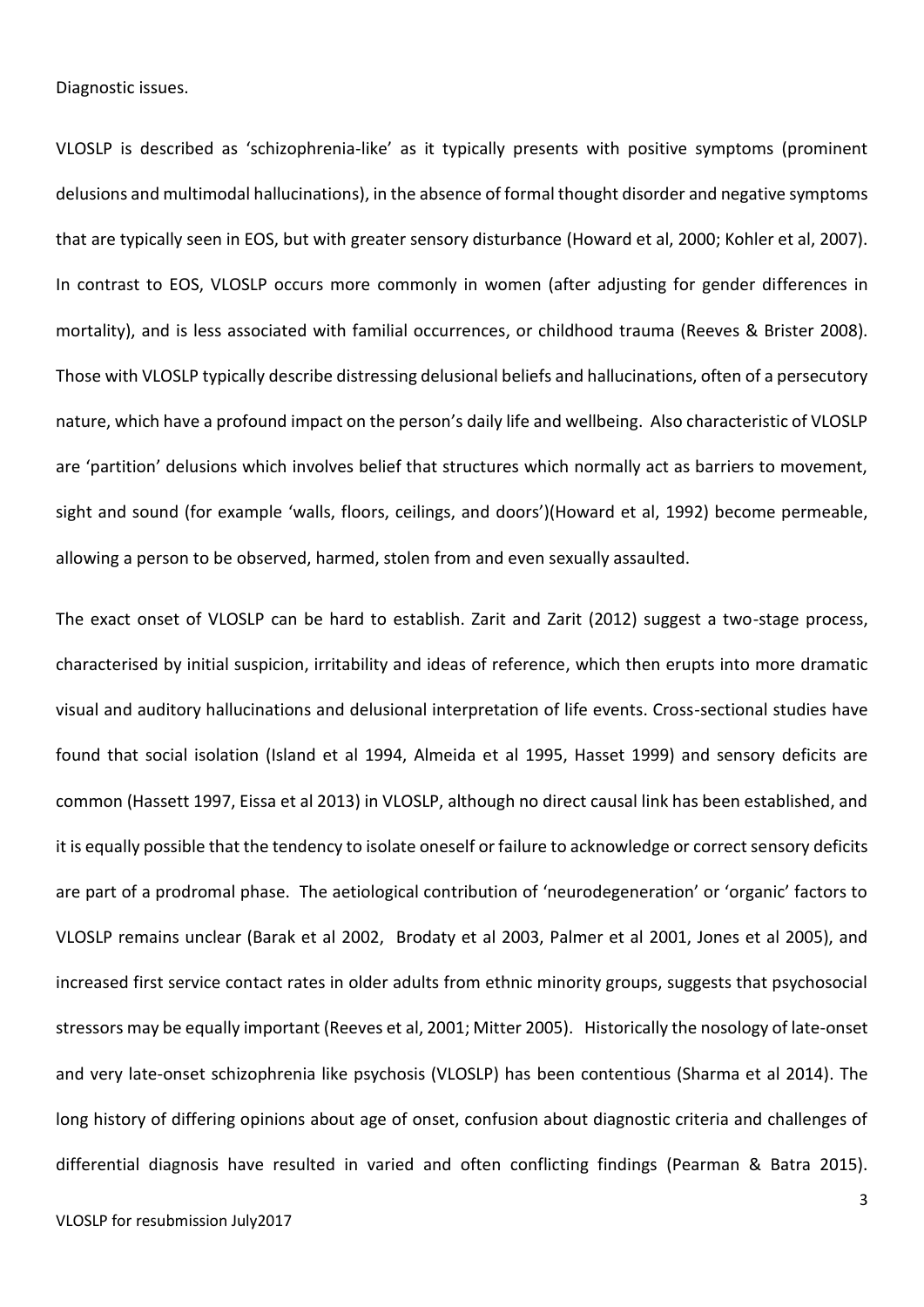Consensus on diagnosis, nomenclature, treatment guidelines and future research guidelines was only reached in 2000, following an International Late-Onset Schizophrenia Group Consensus group meeting (Howard et al 2000), in which VLOSLP was defined as a 'schizophrenia-like' psychosis with onset after 60 years, which cannot be attributed either to a primary affective disorder or focal or progressive structural brain abnormalities (see Box 1).

VLOSLP is estimated to affect around 34,000 of the UK population with 2,800 new service contacts per year (Howard et al 2000). The prevalence of late life schizophrenia at the age of 95 is 2.4% and the number of people with this disorder is likely to increase (Royal College of Psychiatrists (R.C.Psych), 2012). The Royal College of Psychiatrists (R.C.Psych) are trying to improve the recognition of schizophrenia in older people, pointing out that VLOSLP may be regarded as eccentricity or misdiagnosed as dementia (R.C.Psych 2012). Jeste, Blazer & First (2005) call for aging-appropriate diagnostic criteria for major disorders such as schizophrenia in later life in order to reduce the accuracy of epidemiological data, improve diagnosis and facilitate study of premorbid indicators, neurobiological underpinnings, prognosis and management.

In VLOSLP a multi-modal treatment approach involving individual care planning, judicious prescribing of antipsychotic medication, psychological support, education, family and community resources is essential, but is not yet supported by a robust evidence base (Reinhardt & Cohen 2015). Those who do access services are not necessarily served well. For example, a recent UK audit found that 54% of people assessed and diagnosed with VLOSLP failed to engage with services or were lost to follow up, with only 28% taking antipsychotic drug treatment at the point of discharge (Lam et al 2016).

Presentation (see Box 2)

People with VLOSLP typically lack insight into their illness and, as a result, their presentation to mental health services is largely initiated by others (GP, neighbours, family, emergency services) and is often an indication that the experience is leading to increased distress, disturbing feelings, thoughts and behaviours (Byrne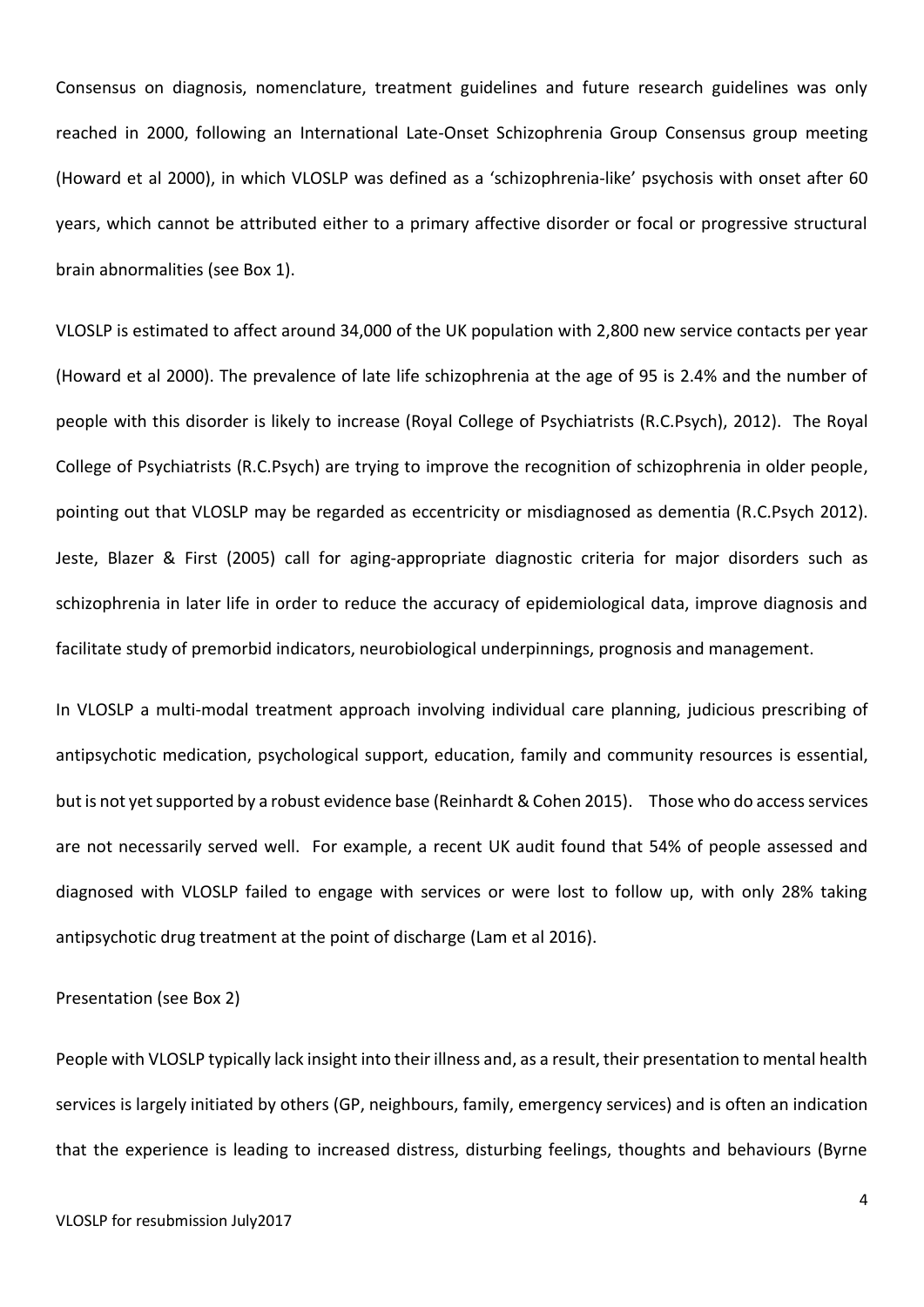2007). People experiencing symptoms of VLOSLP can feel frightened, distressed, outraged or simply overwhelmed by their experiences and referral to mental health services can provoke uncertainty, hostility and fear. Subtlety, patience and tenacity may be required before a person agrees to an initial assessment, and psychotic symptoms can hinder communication, provoke frustration and lead to a lack of connection for both parties. Our experience with this patient group has taught us that sufficient time needs to be invested in the engagement process and several visits or attempts to visit are required before seemingly therapeutic progress is achieved. People experiencing persecutory beliefs and hallucinations can become defensive or antagonistic and frustrated when encountering people who disbelieve them. A non-judgemental approach and active listening to complaints about neighbours' intrusions can diffuse the anger and distress associated with delusional beliefs, and decrease the likelihood provoking a confrontation or repeated calls to emergency services (Howard 1999). Relationship building and engagement are integral aspects of a dynamic process associated with, but not limited to, the initial stages of the nurse/patient relationship (Ryrie & Norman 2013). In patients with VLOSLP, who represent the most difficult to engage group of older people with psychosis, developing a therapeutic alliance is particularly challenging (Lam et al 2016).

The therapeutic relationship that is so fundamental to mental health nursing requires a complex interplay of specialised skills that need to be continually developed and refined: conveying understanding and empathy; accepting individuality; providing support; being there/being available; being genuine; promoting equality; demonstrating respect; maintaining clear boundaries and having self-awareness (Dziopa & Ahern 2008). Such skills and practice should not be under-estimated or taken for granted. Quality therapeutic relationships improve outcome in terms of mediating care such as increased treatment adherence but also in terms of direct benefit of the relationship itself (Priebe & McCabe 2008). MHNs need to take an assertive role in developing best-practice care for older adults living with VLOSLP and ensure that sufficient time and effort is directed towards the engagement process.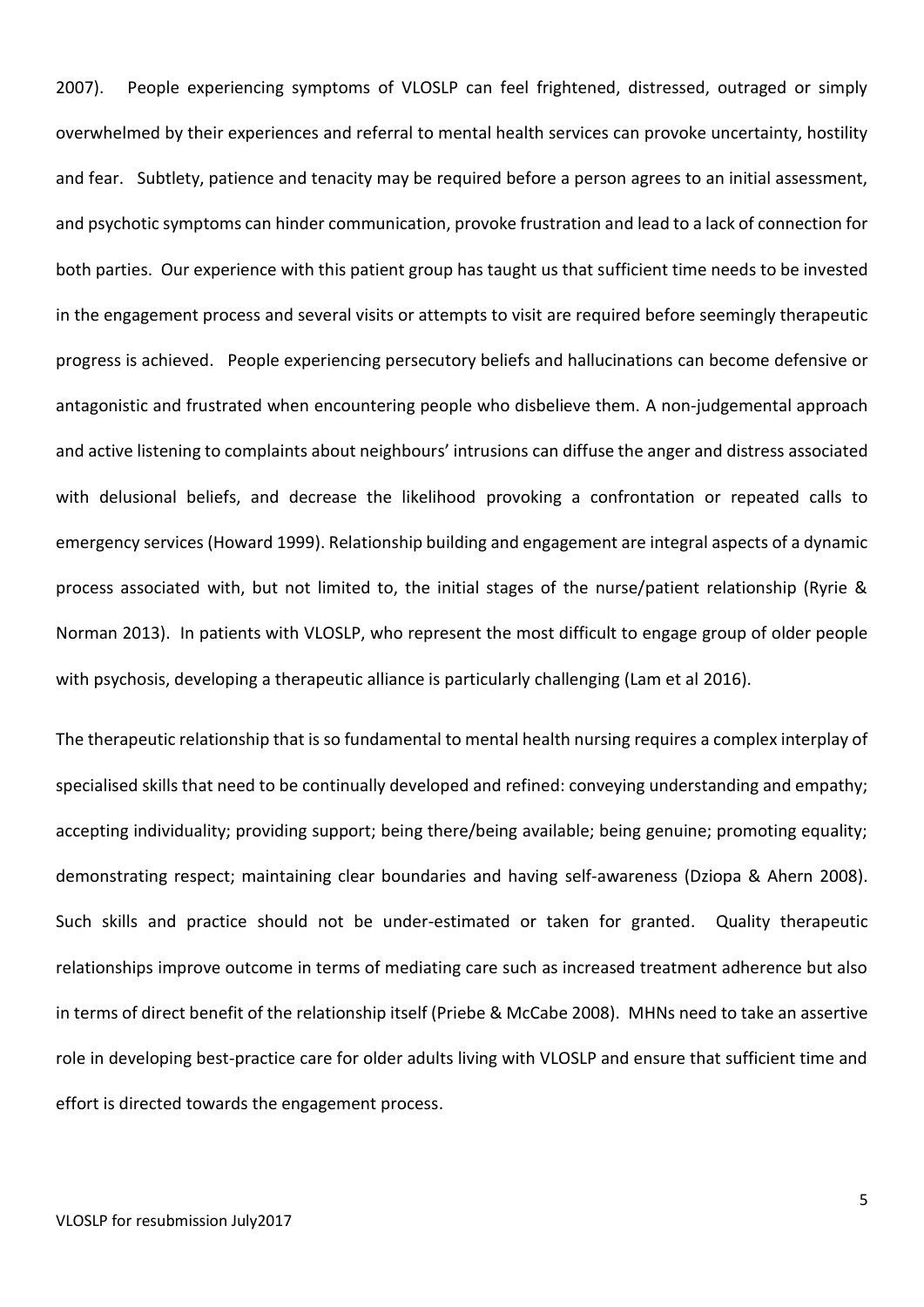Co-morbid medical problems, particularly cardiovascular and cerebrovascular disease, are common in elderly people, and this has both diagnostic and prognostic implications (Kennedy & Frazier 1999, Auslander, Perry, & Jeste, 2002). Talaslahti et al (2015) found higher standard mortality rates in VLOSLP patients compared to those with EOS; which was largely accounted for by 'physical comorbidities' and 'accidents' in those with VLOSLP. MHNs should adopt an integrated approach whereby physical and mental health issues are regarded as equally important. Physical health assessment and care needs to be acceptable to the patient and is likely to be governed by the rapport and level of trust established. The rationale for tests and investigation need to be fully explained and consent given (or declined).

Clinical management of older patients with a new onset disorder (Lubman and Castle, 2002) includes; taking a comprehensive history (including medications), physical examination (including neurological), blood tests, structural imaging and cognitive screening. Where possible a collateral history should be obtained from family, GP or other available source. Before a diagnosis of VLOSLP is made the differential diagnoses must be considered and excluded or monitored (Box 4). In old age psychiatry, treatment is guided by the principle of minimum intervention, aiming to identify and reverse components of the illness where possible, and reduce the secondary impact of delusional symptoms on a person's ability to function (Zarit & Zarit 2012).

#### *Risk Assessment*

Elderly people with psychosis represent are a highly vulnerable group. Florid symptoms may affect capacity and lead them to make unsafe decisions or engage in behaviours that can threaten their personal wellbeing or endanger others (Talaslahti et al, 2014). The experience of persecutory delusional beliefs can lead people to isolate themselves, adopt extreme measures to protect themselves (multiple locks, weapons) or contemplate suicide. Depressive symptoms are frequent in older people with schizophrenia and there is an association of depressive symptoms and positive symptoms (Zisook et al 1999) which need consideration when assessing (suicide) risk regardless of the patients age (Meesters 2014). Nutritional status may be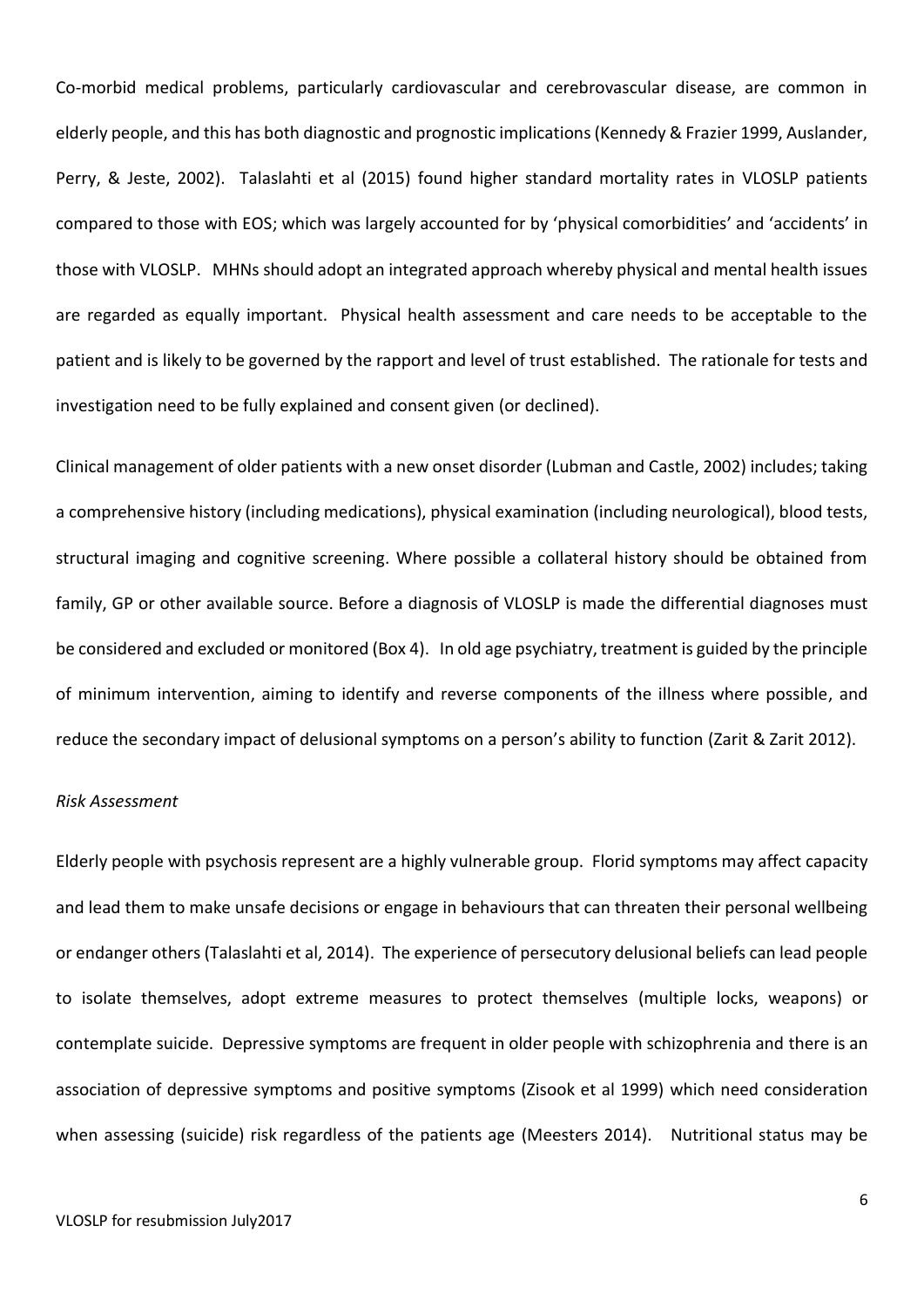compromised if the person is experiencing preoccupying symptoms and if there are fears that food and drink has been tampered with. The MHN should assess for physical signs of illness or self-neglect and/or skin problems (in particular when there are potential risks of the person developing pressure ulcers). Ideas of persecution and a perception of a hostile social environment increase anxiety and stress, and can disrupt family and social relationship, as delusional beliefs are often directed towards those in close personal or physical proximity (Gwyther & Steffens 2007). Social isolation can be identified as a risk factor as can an over stimulating social environment.

The comprehensive risk assessment needs to be able to identify, record, share and respond to abuse, harm and neglect and MHNs have a pivotal role to assess the safety of the home environment and work in close communication with the multidisciplinary team. Many people are best cared for at home but those who are vulnerable and at risk may require admission for assessment and/or treatment. Based on their case register study of older people with VSLOSLP. Talaslahti et al (2016) recommend long term and comprehensive outpatient care to reduce the need for psychiatric hospitalisation with observations of physical illness to reduce the risk of premature long-term residential care.

# Additional barriers

Where VLOSLP symptoms arise in the context of sensory impairment, remedial action should be taken. In our experience, it is not unusual for those presenting with VLOSLP to have neglected routine health visits for example to the optician and audiologist (Howard et al, 2000). Delusional persecutory beliefs may provoke the person to stop using the phone, reduce use of radio/ TV or computer so that channels of communication from the social world are reduced. Being a member of a migrant group is a risk factor for VLOSP (Reeves et al 2001; Mitter et al, 2005) and language may act as an additional barrier to communication. Awareness of cultural and ethnic differences in explanatory models of illness, idioms of distress, treatment expectations and adherence is crucial (NICE 2014). Key to this process is striving to understand the cultural context of a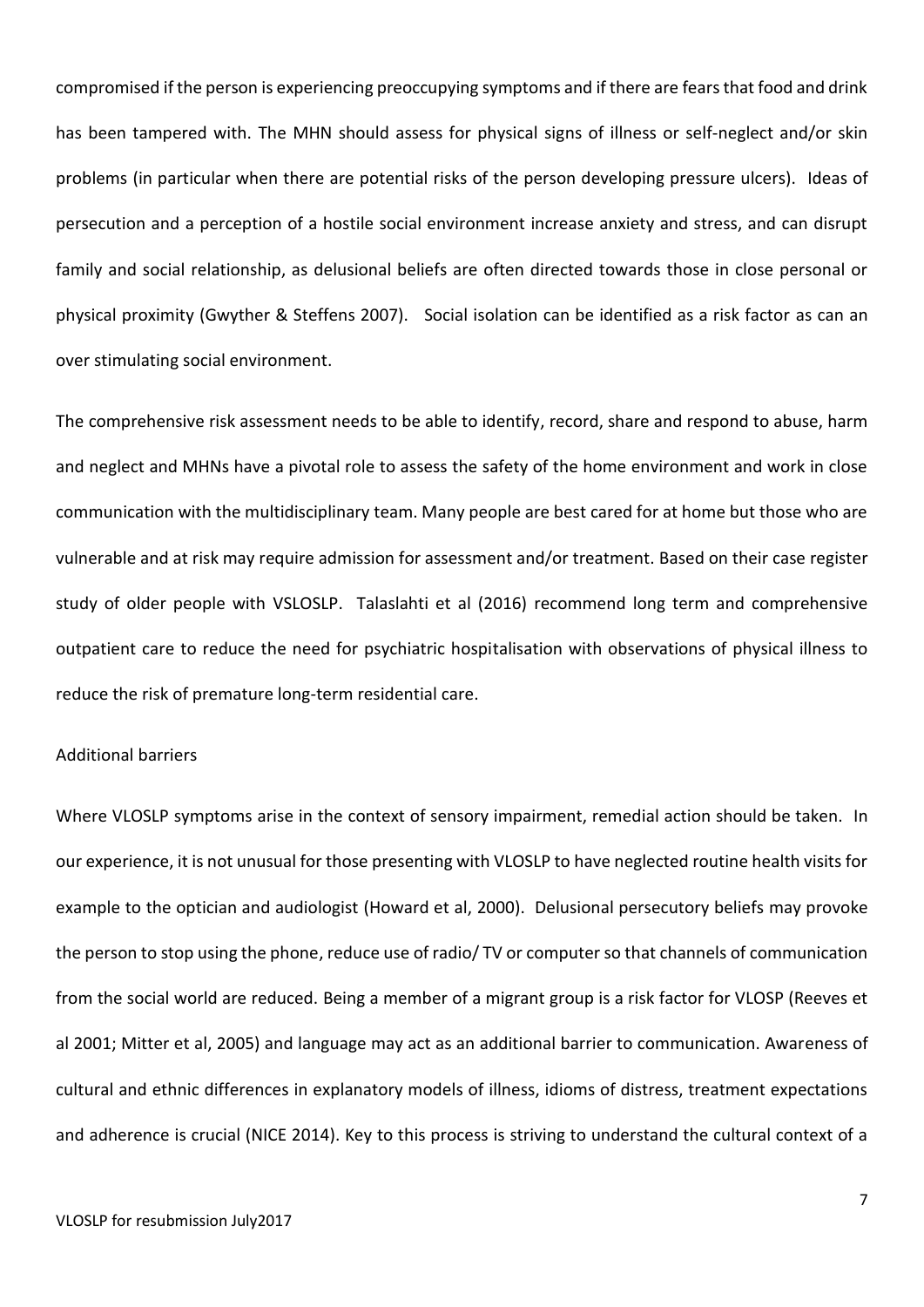person's experiences and their interpretation (Reeves et al, 2003), respecting diversity and avoiding a 'one size fits all' approach to the therapeutic alliance (Priebe & McCabe 2008).

# Managing care

Essential MHN responsibilities include liaison and maintaining clear channels of communication between the patient (and carers), health professionals and other agencies involved, accurate reporting and recording of information and care-planning. The specific role of the MHN will be guided in part by their skill level and competencies. Working with patients experiencing psychotic symptoms can be challenging and organisational structures need to include adequate clinical training and supervision. The National Institute for Health and Care Excellence (NICE) recommendations for schizophrenia and psychosis, whilst not specifically targeted at people with schizophrenia over the age of 60 years, have relevance for nurses working with older adults (NICE [CG178] 2014).

The MHN should work from the person's perspective to clarify their concerns, understand what grounds their beliefs are held and how ideas have developed. Willingness to listen with empathic response and acknowledgement of distress relating to psychotic experiences is required rather than challenging the e to the reality of them. Non-judgemental active listening provides validity to the experience, allows emotional ventilation and signals genuine concern. An approach to patients experiencing VLOSLP is usefully informed by the Cognitive Behavioral for psychosis (CBT-p) model which adopts a continuum approach to symptoms thus placing them in a less stigmatizing context and allowing movement on this continuum (Sivec & Montesamo 2012a). Particular strategies used in CBT-p designed to develop of the therapeutic alliance (regarded as critically important), to formulate shared understanding and promote coping with symptoms (Sivec & Montesano 2012b) would appear relevant.

MNH needs to be confident in their theoretical knowledge of psychopathology and ability to elicit and monitor symptoms and associated risks. Assessment and evaluation of symptoms (and treatment response)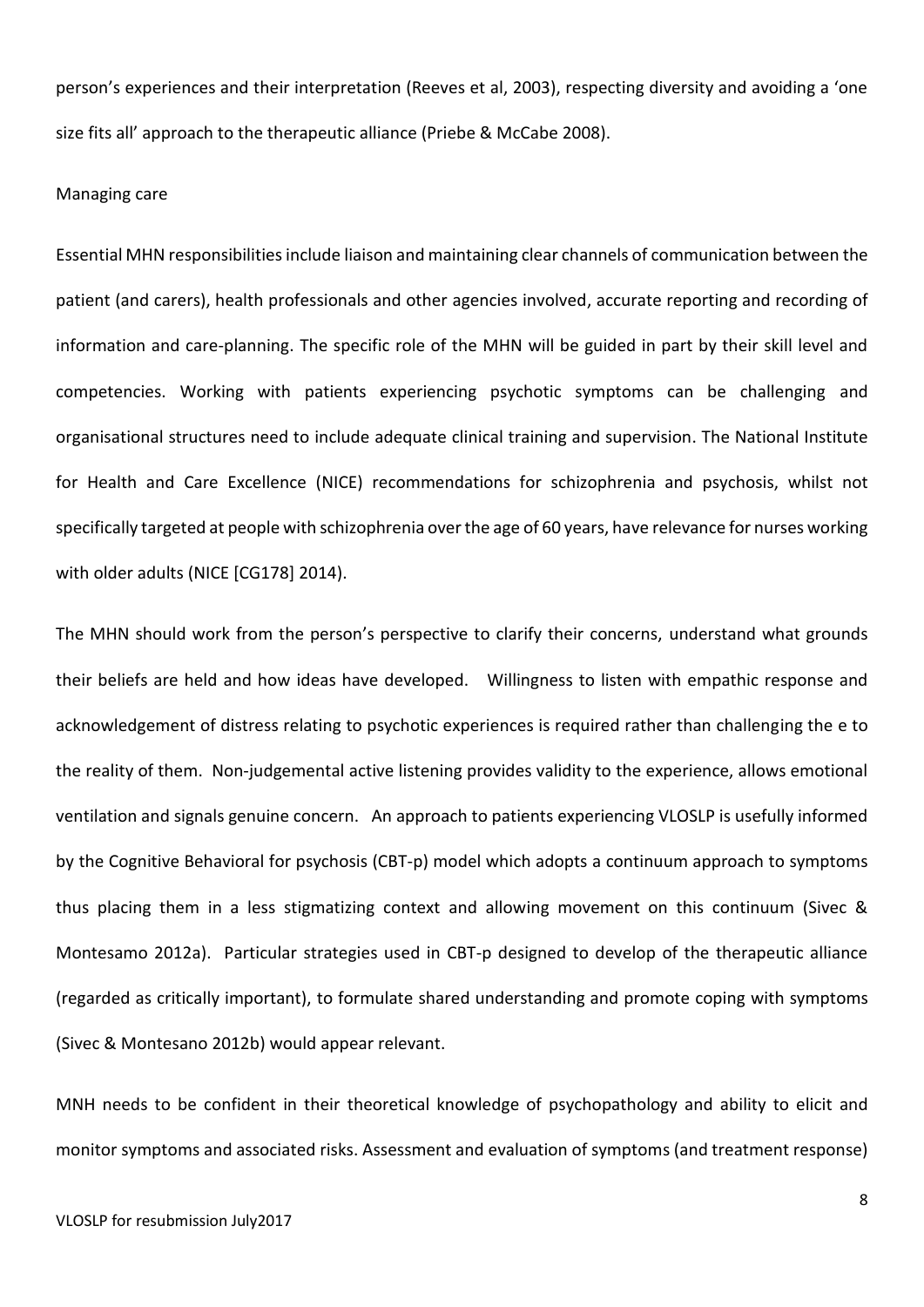can be enhanced through the use of validated rating scales, such as the Brief Psychiatric Rating Scale (BPRS) (Overall & Gorham 1962); which has been used in clinical trials of antipsychotic treatment in VLOSLP (Psarros et al 2009, Howard et al submitted paper 2017). Clinicians can be trained in less than a day to use the BPRS reliably and its use with this patient group is appropriate; with Hostility, Suspiciousness, Hallucinations, Unusual Thought Content, Tension, and Uncooperativeness items being particularly relevant to VLOSLP (Page 9 ATLAS Protocol Version 2 Dated 05/05/2015).

## Pharmacological interventions and monitoring

In a recovery-based MH service, medication is one strand of recovery support that can be offered (Slade & Davidson 2011). The nurse's role requires awareness and knowledge of the potential effects of ageing on how psychotropic drugs are metabolised and cleared from the body, and the nature and prevalence of potential adverse effects (Clibbens 2005). Informed choice is relevant and individual capacity for decisions about treatment should be assessed. Discussing psychotropics can create tension within the nurse-patient relationship (Marland et al 2011) with most people being justifiably wary of antipsychotic medication and those experiencing paranoia additionally suspicious. The lack of insight that accompanies VSOSLP means that the patient is unlikely to accept that s(he) has a psychotic illness that could respond to treatment. Individual attitudes about medication need to be explored using the persons own terminology with a clear rationale for why trying the medication has been proposed; for example, reducing anxiety levels, sleeping better, providing peace of mind and ability to cope. MHN should not shy away from open discussion about antipsychotics; sharing current evidence, explaining dosage recommendations for older people and monitoring of treatment effects including possible side effects. Conversations should not be hurried and the issue may ned to be revisited at a pace set by the patient; for example:

"Do you know why the doctor has asked you to try the medication? (*Listen and discuss*)

"How do you feel about that" "What do you think of that suggestion?" (*use genuine curiosity*)

9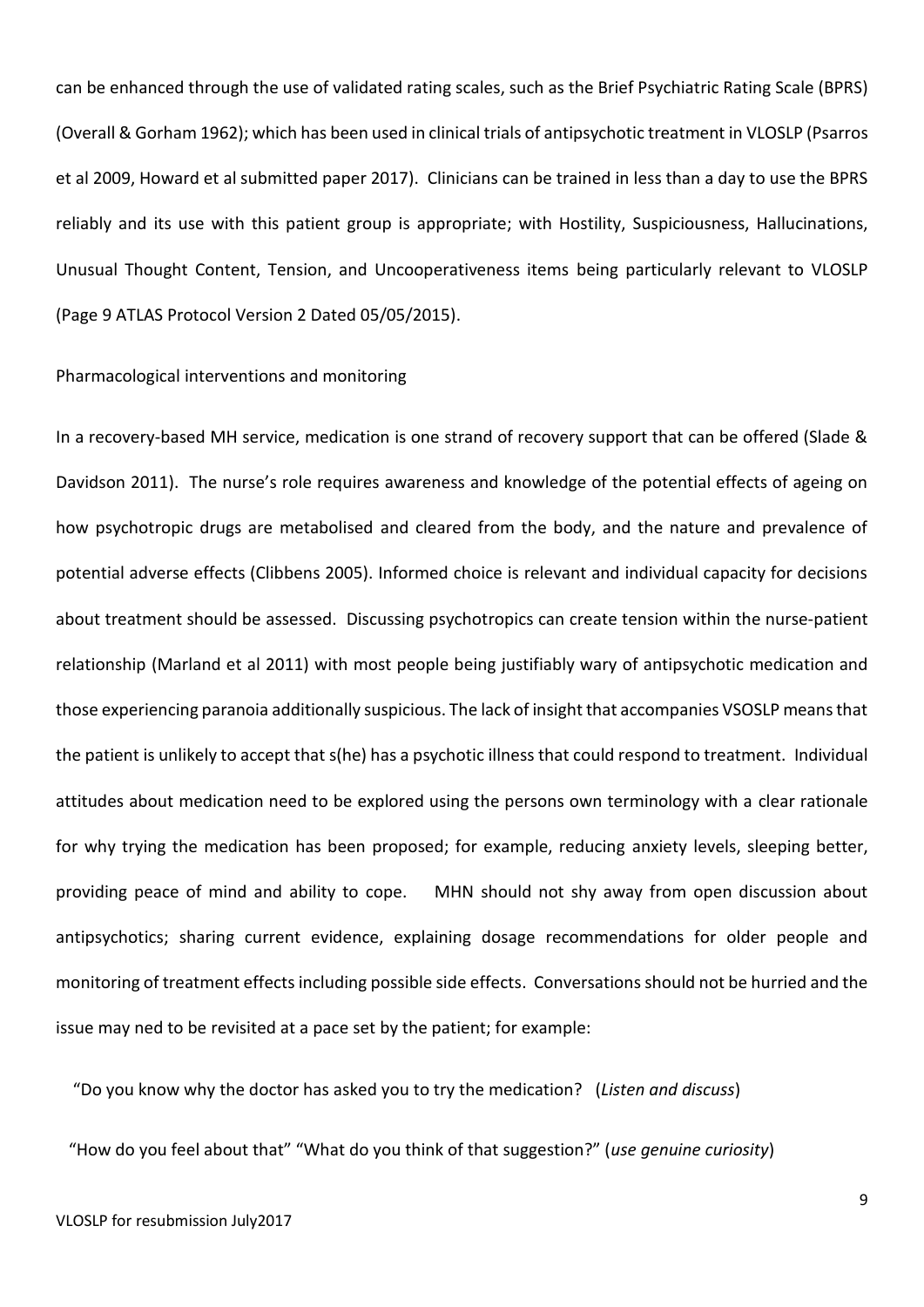"We know from research and our work with other people who are going through similar experiences as yourself, that sometimes as well as having someone to talk to, medication can help… it's not always easy to explain but some people find that when they take a tablet like this (known as an antipsychotic) they feel more able to manage the situation they are in." (*discuss response*).

Those involved with discussions about medication experience less coercion and feelings of powerlessness (Freeman 2002); and increased adherence to medication in patients with schizophrenia is associated with a perceived stronger alliance between patient and clinician (Dolder et al 2002, McCabe et al 2012).

Antipsychotic medication should be considered within a clearly defined treatment plan that weighs up the risk and benefits of the intervention (Chahine et al 2010). The underlying mechanisms of antipsychotic drug sensitivity in VLOSLP are not yet fully understood, as research in older people with schizophrenia rarely distinguishes between patients on the basis of age of illness onset. Furthermore, the focus of research is often directed towards those with dementia, who are at greatest risk of antipsychotic related morbidity and mortality (Reeves et al 2017). Decisions around dosage are often further complicated by concurrent medical problems and associated drug treatments (Chan, Lam, & Chen, (2011). ECG screening is recommended for people with significant cardiac risks and individual patient assessment should take account of co-morbid medical conditions or concomitant medications that might increase the risk of adverse drug effects (Reeves & Brister 2008, Chahine et al, 2010). Assessment of renal and liver function is also recommended prior to starting antipsychotic therapy (Arbus et al 2011).

Prescribing for people with VLOSLP is particular challenging, as they are exquisitely sensitive to antipsychotic drug side effects (Reeves et al 2002; Howard et al 2008), which increases the risk of non-compliance and subsequent disengagement (Lam et al, 2016). The general consensus (Howard et al, 2000, Alexopoulos 2004) is that doses as low as 20% of those prescribed to people with EOS (and 50% of those prescribed to people with LOS) can be sufficient to relieve symptoms and minimise side effects in VLOSLP. This has been recently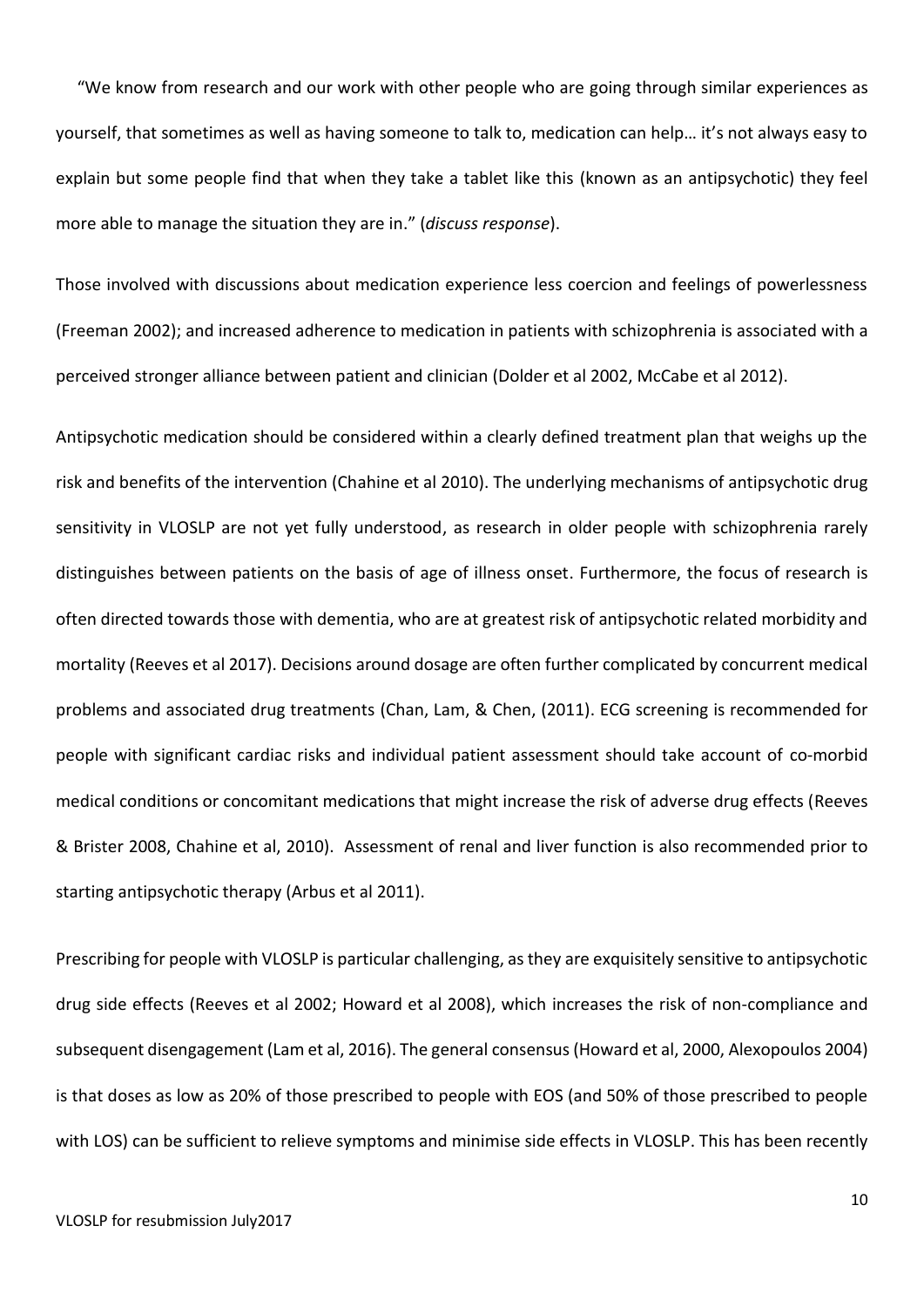confirmed in a randomised, placebo-controlled trial, which 100mg/day amisulpride was effective and largely well tolerated in VLOSLP (Howard et al 2017 submitted paper), which argues for a more assertive approach to engagement and antipsychotic drug treatment

Monitoring of symptoms and side effects (See Box \*)

Antipsychotic drug related side effects (falls, sedation, extrapyramidal side effects, postural hypotension) are greater following the use of first generation antipsychotics (haloperidol) in older people, and secondgeneration antipsychotics are thus preferred, particularly for those with VLOSLP who are at greater risk of EPSE than those with an earlier onset illness (Essali & Ali 2012). However, weight gain, diabetes and metabolic syndrome can be serious complications of antipsychotic therapy (in particular clozapine and olanzapine) and require careful monitoring (Chahine et al 2010). Viligance is required when reviewing compliance and side effects. The MHN should record pulse and both lying and standing blood pressure and elicit any signs of dizziness, or postural drop. Patients with VLOSLP are second only to those with dementia in their sensitivity to EPSE (Reeves et al 2017) and MHNs should be confident in their ability to identify emergent EPSE, both by observation of gait, facial expression and salivation, and direct examination of the wrist and elbow to elicit rigidity.

Other side effects of antipsychotic to be considered include; Xerostoma (dry mouth) which is associated with increased risk of dental disease and reduced quality of life (Kisely et al 2011; constipation and urinary retention associated with medication such as clozapine and olanzapine due to the drug's higher anticholinergic properties (Chahine et al 2010); and unwanted drowsiness or sedation which can increase the falls risk. The MHN should work collaboratively with the patient and with the medical team to establish the optimal effective and acceptable treatment. Ritchie et al (2010) found that older adults with schizophrenia who complied with antipsychotic therapy in the first 6moths had increased long term adherence rates, which supports the importance of engaging people in the early stage of treatment.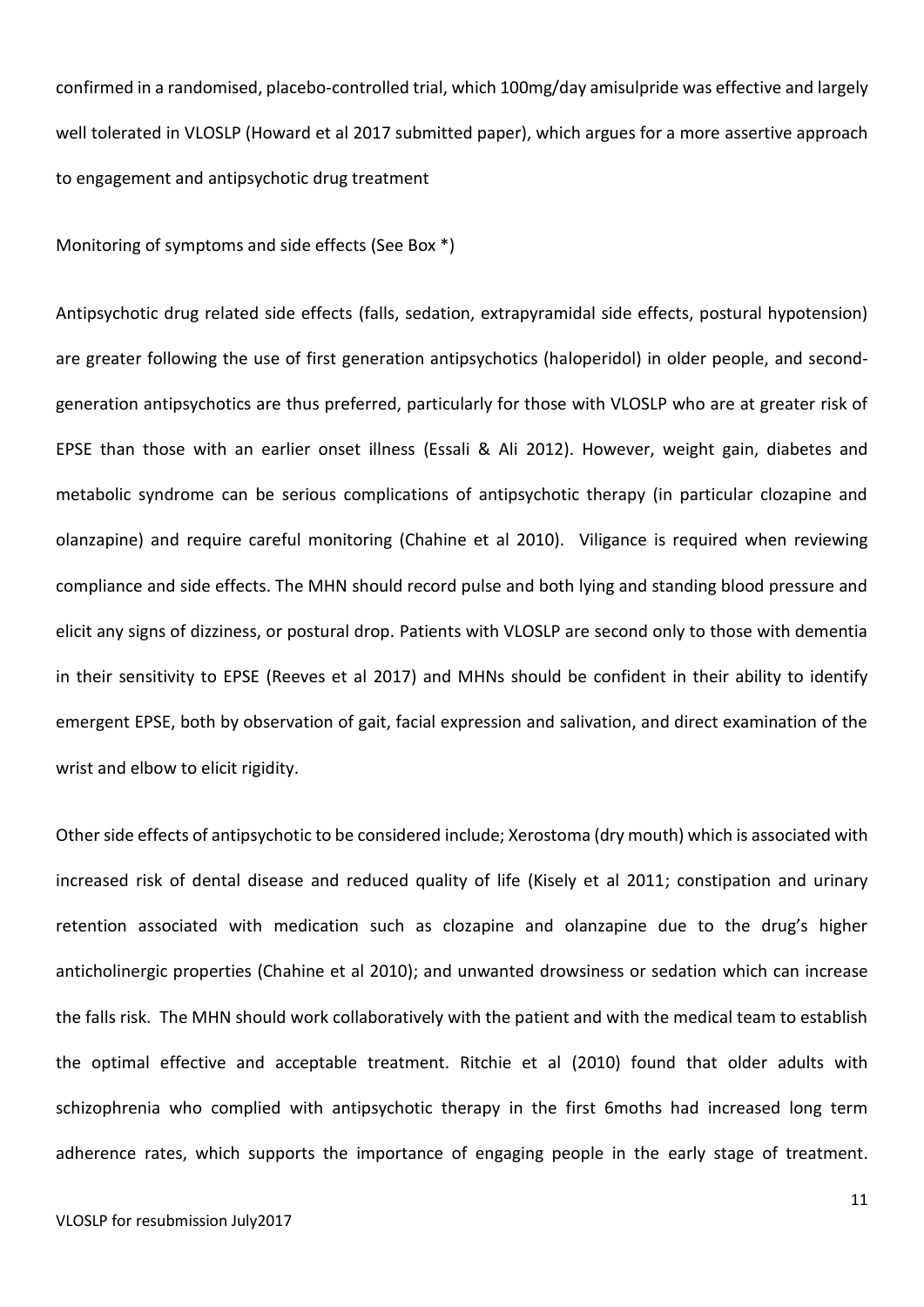Medication management (of both psychiatric and physical health medicines) is an important component of health self-management for older adults with schizophrenia and nurses can encourage informed adherence through the use of open communication and routine patient education (including practical measures such as routine and structure, bubble packs and updated medication lists (Leutwyler et al 2013).

#### Non-pharmacological interventions

The MHN can promote activities that enhance self-esteem and develop coping skills from a positive stance, focussing on personal strengths and ability not just areas of need. In the absence of controlled trial data, it is difficult to draw firm conclusions or to evaluate the potential contribution of the non-drug components of patient care, including engagement with members of the Community Mental Health Team and Social Services staff (Howard 2008). Although the evidence base for effective non-pharmacological interventions for people with VLOSLP is yet to be established RCTs involving cognitive remediation therapy, CBT and social skills programmes carried out in LOS, have demonstrated improvement in relation to cognitive deficits, social relatedness, mood and psychosis (Cohen, Meesters and Zhao 2015) and psychological approaches in adjunct with antipsychotic medication have also been acknowledged as beneficial (Clare & Giblin 2008).

Results of pilot studies such as Helping Older People Experience Success—Individually Tailored (HOPES–I) support the feasibility of and suggest potential benefits of an individually tailored living skills training program with older people with serious mental illness including schizophrenia (though not specifically very late onset) (Pratt et al, 2017); an exploratory study, which evaluated the cognitive aetiology of persecutory delusion formation and maintenance in VLOSLP, showed evidence of mentalizing errors but not the other cognitive biases described in EOS. The authors argued for the development of new cognitive models for psychotic symptoms, which could be used to guide psychological interventions (Moore et al 2006).

Studies have shown that nurses and case managers with brief training can deliver Cognitive Behavioral techniques for psychosis (CBt-p) with positive effects to younger patients with schizophrenia spectrum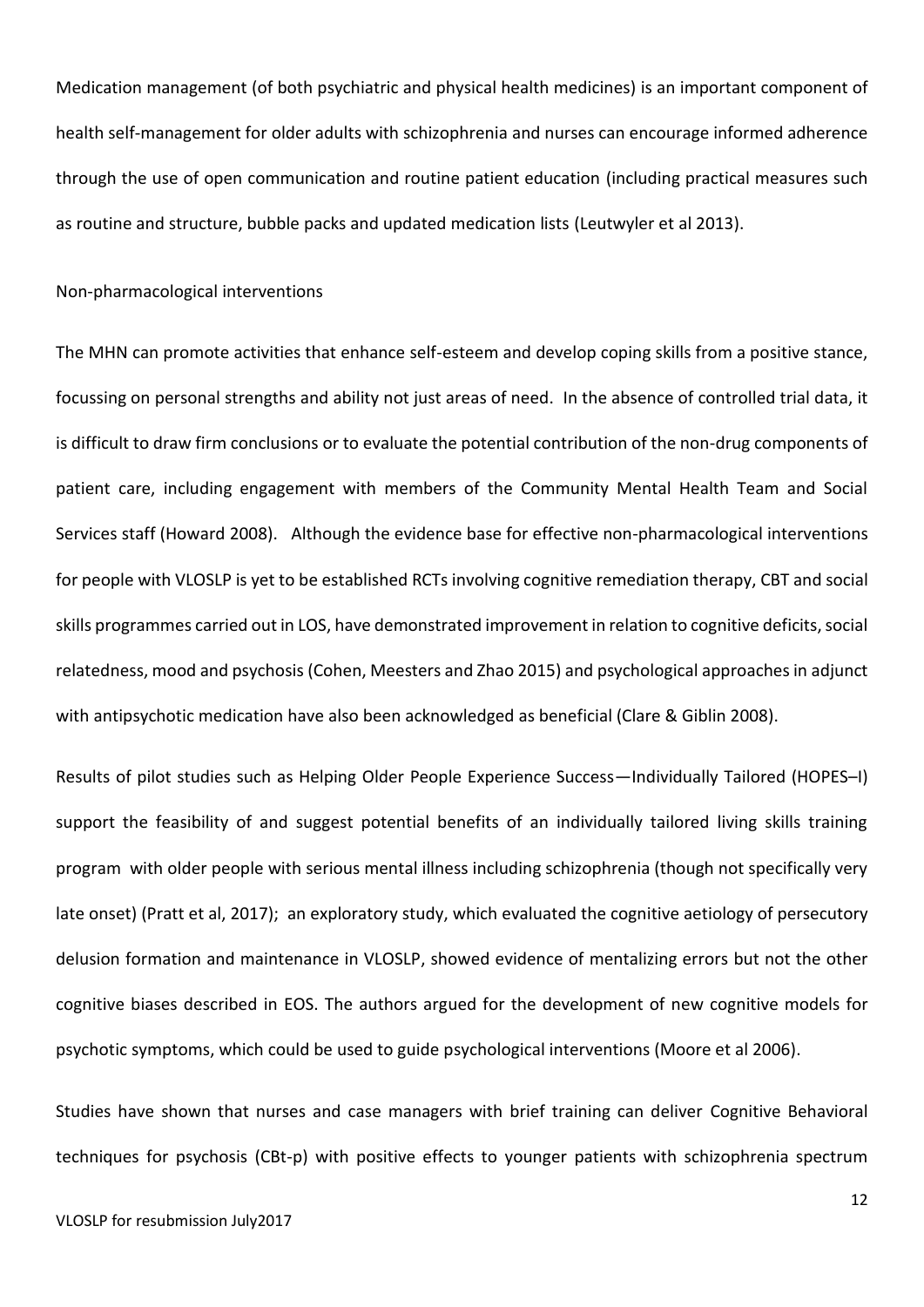disorders (Sivec & Mentesano, 2012). Such approaches could be trialled and adapted for use with older people with VLOSLP as increasing the MHNs repertoire of skills to respond effectively to psychotic experience could be beneficial in terms of continuation of care. Such training would also inform a structured phased approach to delivering support: with attention to the engagement process (using strategies such as normalising and shared formulation ( For process examples of clinical practice see, Sivec & Mentesano, 2012)

#### Caregiver support

Caregivers of patients living with psychosis can face considerable difficulties including the challenge of dealing with a range of unusual or bizarre symptoms that can be hard to understand and cope with on an emotional and practical level (Kuipers, 2010). Long standing paranoia can lead to conflict and part of the MHN role is to support family members, to enable them to reframe and deal with such issues (Lubman & Castle, 2002). Alternatively, relatives may need help and support to create distance and 'mental space' between themselves and the person, to minimise negative interactions and/or reduce risk. The carers' support plan should include psychoeducation, strategies for coping, and advice about how to respond to delusional beliefs, or ongoing hallucinations.

Limited capacity for interpersonal relationships is noted in people experiencing VLOSLP (Hasset, 1999) and care packages should be aimed at promoting a social environment that is not over-stimulating or against the person's wishes, whilst avoiding social isolation. Relationships may need to be re-appraised and renegotiated between the patient and caregivers (Kuipers, 2010).

#### On-going support

The MHN is required to work alongside the patient to develop an understanding of their illness experience, consider how 'wellness' can be achieved, and evaluate care received. A stress-vulnerability model can be used to help a person make sense of why a psychosis may have developed, and recognising stress triggers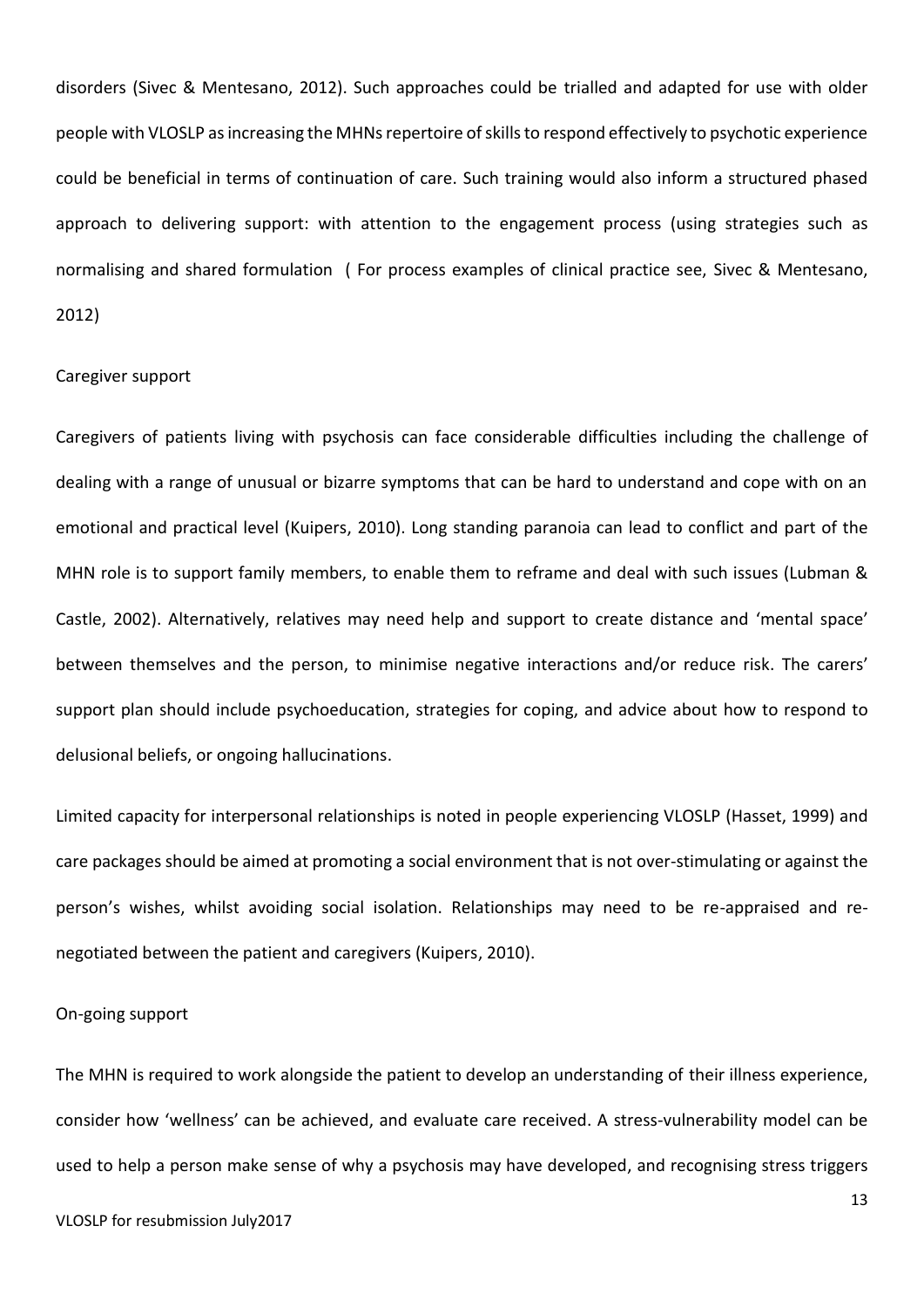may enable people to reduce the likelihood of relapse (Freeman 2002). Although research on relapse prevention is almost entirely focused on those with an earlier onset of schizophrenia, it seems likely that those with VLOSLP would benefit from approaches that empower and respect the individual. Blanchard et al (2009) propose a re-integrative model for Old Age Psychiatry that enables the person to come to terms with loss, adapt and emerge with a new concept of self, sense of meaning and empowerment. The MHN has a role to challenge assumption about disability, mental illness and older adults and be assertive in helping to develop interventions that recognize and foster personal development for older adults with schizophrenia (Sorrell and Collier 2011). Service pathways and the discharge process need to be planned and collaboratively discussed with the patient, GP and relevant agencies (including treatment summary, follow up advice, warning signs of relapse, crisis plan and future goals). It is important that the person knows how to access help in the future and a low threshold for re-referral for patients with VSLOSLP should be considered. Those who remain on anti-psychotic medication will require continued monitoring of symptoms, compliance and side effects. Without effective integrated community-based mental health services, older adults are unlikely to receive much needed treatment and it is important that nurses, alongside other health care professionals, researchers, and policy makers, step up to the challenge and continue to advocate for and develop an improved collaborative age adapted mental health care system that can address unmet need in this group (Sorrell 2016).

### **Conclusion**

The consensus on management of VLOSLP is that atypical antipsychotic medication is the cornerstone of treatment, and advises physical screening, the use of very low doses, and ongoing safety monitoring. However, it is important to remember the therapeutic context that needs to be in place *before* such medications can be prescribed and monitored effectively. The therapeutic relationship is fundamental. Gaining trust of people experiencing psychosis translates into really listening to their story, 'getting inside their world', acknowledging their beliefs and why they hold them (Freeman 2002). Building trust and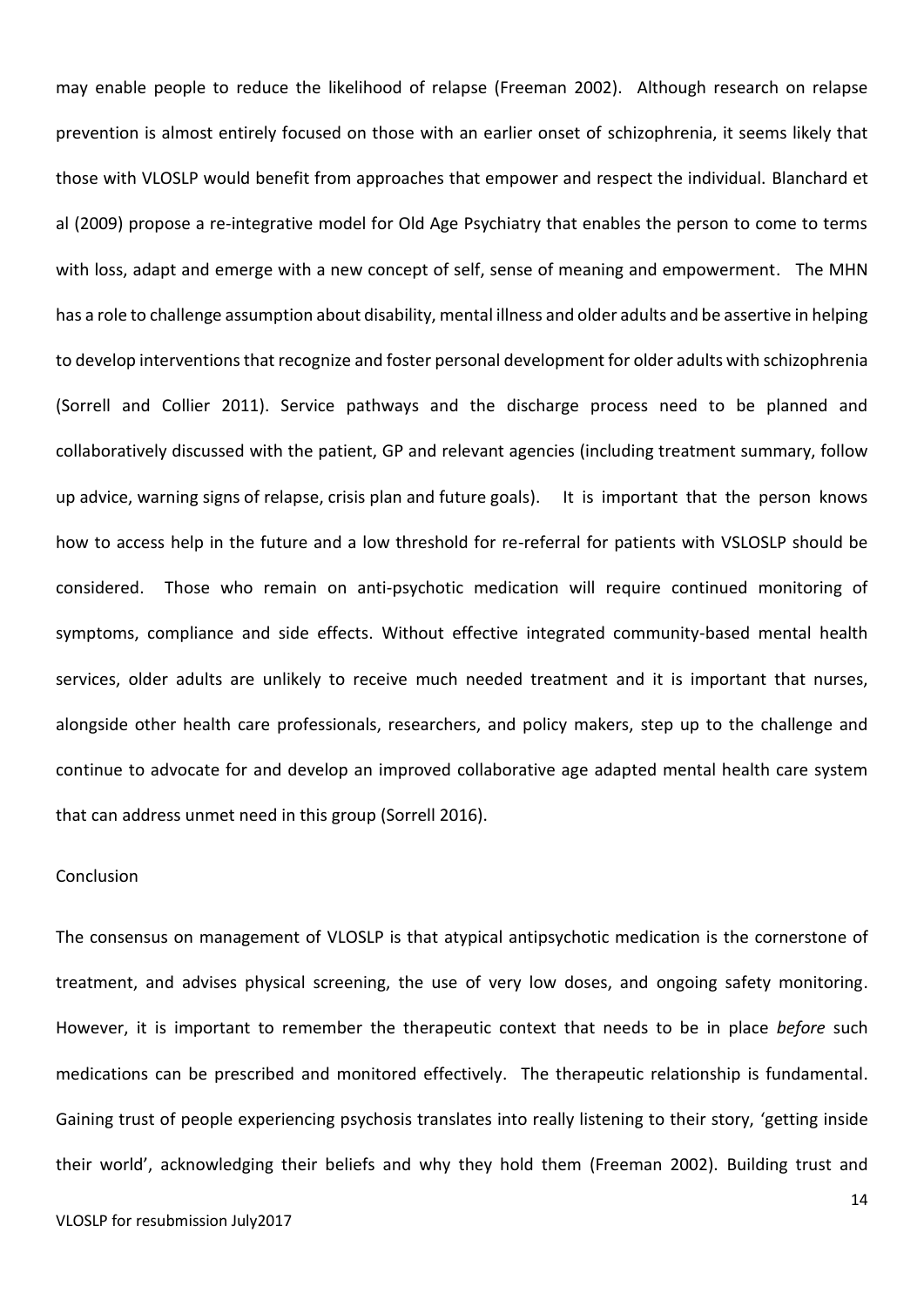sustaining this relationship is a crucial part of the MHN role, and requires compassion and strong collaborative multi-professional team work. Medication is *never* a stand-alone treatment, rather it is an adjunct to good quality mental health care that integrates bio-psychosocial aspects of well-being. Much can potentially be achieved with non-pharmacological interventions for older people experiencing psychosis (Karim & Bryne 2005). Outcomes for care need to be judged not only on the presence or absence on symptoms but on issues such as quality of life, subjective wellbeing and how the person is able to function socially (Vahia et al 2007).

Research on schizophrenia has largely focussed on EOS (Kohler et al 2007, Collier & Sorrell 2011), and the literature on mental health nursing in older adults focuses on dementia and depression, with a relative absence of information on VLOSLP. This discrepancy needs to be addressed in order to understand the antecedents, illness course, and successful management and intervention strategies (Hasset 1999, Reeves & Brister 2008). Older patients should not be denied either the therapeutic optimism, or the assertive treatment and early interventions that are available to younger patients with schizophrenia (Burke & Shome 1998, Mitford et al 2010). MNHs have a responsibility to challenge ageism and negative attitudes towards older people with schizophrenia (Collier & Sorrell 2011). MHNs play a pivotal role in engaging and supporting people with VLOSLP, formulating individualised care plans and working to increase resilience. Clinically meaningful randomised studies are needed to help guide clinicians in their management of elderly people with schizophrenia. On a broader level, nurses can endeavour to raise the profile of this highly vulnerable group, and collaborate with other professionals to optimise engagement and contribute to much needed clinically meaningful randomised studies that can guide management and service delivery.